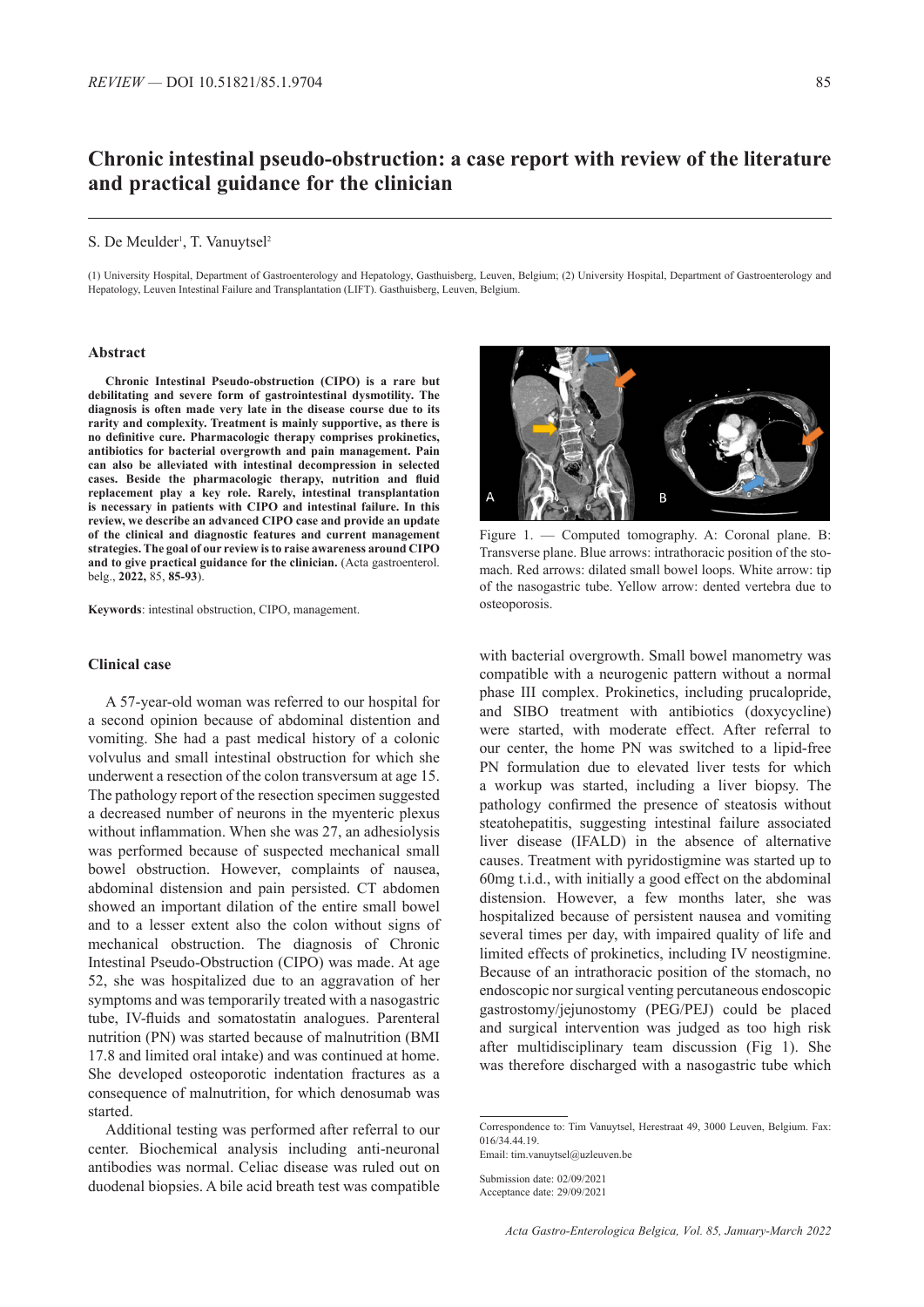was exchanged every 8 weeks. A workup for intestinal transplant was initiated and the patient was eventually listed for a combined liver-intestinal transplant because of the poor quality of life.

In the current review, we aim to raise awareness of CIPO and provide a practical clinical guidance for the clinician.

### **Methods**

A literature search was conducted using the PubMed database using the keywords: chronic intestinal pseudoobstruction, CIPO, treatment, management, prokinetics, erythromycin, metoclopramide, domperidone, octreotide, prucalopride, intestinal failure, pain relief, immunomodulators, colonic decompression, small-intestinal bacterial overgrowth, SIBO, fecal microbiota transplantation, intestinal and liver transplantation. Only English language papers were included without restricting the period of publication. The bibliographies of relevant papers were searched, including earlier papers.

# **Definition, Prevalence and Symptoms**

Chronic intestinal pseudo-obstruction remains a highly challenging disorder for gastroenterologists. Arguably, it is the most severe form of intestinal dysmotility, which is characterized by the presence of impaired gastrointestinal propulsion of the gut content in the absence of fixed occluding lesions (1,2). The consequence of the impaired motility is intolerance to oral or enteral nutrition resulting in inadequate nutritional intake and malnutrition which is the most important complication (2,3).

The prevalence and incidence of CIPO is largely unknown. According to estimates from pediatric CIPO, approximately 100 infants are born each year in the United States with congenital forms of CIPO, which is most likely an underestimate of the number of new pediatric cases per year and definitely only a tiny proportion of all patients with CIPO (4). Nationwide epidemiologic surveys in Japan have estimated the population prevalence of CIPO to be 3.7 per million in childhood (5) and 8 to 10 per million in general (6). In large published series of adult patients, the prevalence in females is higher than males, with a ratio varying from 2 to 1 up to 5 to 1 (7-9).

The diagnosis is based on symptoms and radiologic features suggestive for obstruction in the absence of an obstructive lesion (1,10). Abdominal pain and distension are the most frequent complaints, followed by nausea, vomiting and constipation. Diarrhea is less frequent but can be seen, often in more advanced cases as a consequence of small intestinal bacterial overgrowth (SIBO) which leads to even more malabsorption and malnutrition. Typically, the complaints are intermittent, with minimally symptomatic periods following acute episodes, although symptoms tend to become more persistent over time (10,11).

# **Etiology**

CIPO can occur in both children and adults. The onset of CIPO can be subdivided in a congenital, pediatric or an adult onset. In pediatric patients, the disease can have a neonatal (from prenatal to 12 months of age) or late onset in sporadic cases (from 1 year to 18 years of age). In adult patients, the median age of onset is between 20 and 40 years (12). When no underlying disorder is found, CIPO is categorized as a primary disorder. This can histologically be further subdivided into 3 categories: neuropathies (when there is damage to the enteric nervous system), myopathies (when there is smooth muscle damage), or mesenchymopathies (when there is damage in the interstitial cells of Cajal), although there may be some overlap (12,13). Primary familial or sporadic visceral neuromuscular disorders are uncommon causes of CIPO (14). CIPO is secondary when it is related to an underlying disease i.e. neurologic, autoimmune and endocrinological disorders, metabolic diseases, paraneoplastic syndromes, neurotropic viruses, auto-immune disorders, celiac disease, neuro-muscular disorders or radiation enteritis. CIPO can also be iatrogenic when it is a consequence of the use of opioids and – less frequently – tricyclic antidepressants, anticholinergic agents, anti-Parkinsonian agents, clonidine, ganglionic blockers, phenothiazines, etc. Secondary forms of CIPO are by far the most frequent. When there is a family history and/or if associated signs and symptoms occur, a genetic syndrome should be excluded (2,11,15). The clinical presentation of primary or secondary CIPO is identical and independent of the underlying disorder. In Table 1, we have summarized the classification of CIPO in relation to etiopathogenic factors.

## **Diagnosis**

The diagnosis of CIPO is a clinical one. When suspecting CIPO, a diagnostic workup needs to be performed.

First, a mechanical cause of bowel obstruction needs to be excluded. Computed tomography (CT) has replaced plain radiography because of its higher sensitivity to demonstrate dilation and air-fluid levels and especially to rule out mechanical obstruction which is not possible on standard X-ray (16). When available, entero-magnetic resonance imaging (E-MRI) is preferred over CT (especially in the pediatric population) because it has the advantage of being a radiation-free method, although there is no benefit in accuracy over CT (1,12). Cine MRI is a recently developed non-invasive and radiation-free method to evaluate gastro-intestinal motility. It may also be useful in predicting a severe clinical course and is superior to CT in detecting early stages of impaired small intestinal contractility (27,28). However, its sensitivity and added value in CIPO remains to be demonstrated.

It is advised to perform an upper and lower endoscopy to exclude mechanical occlusions and collect routine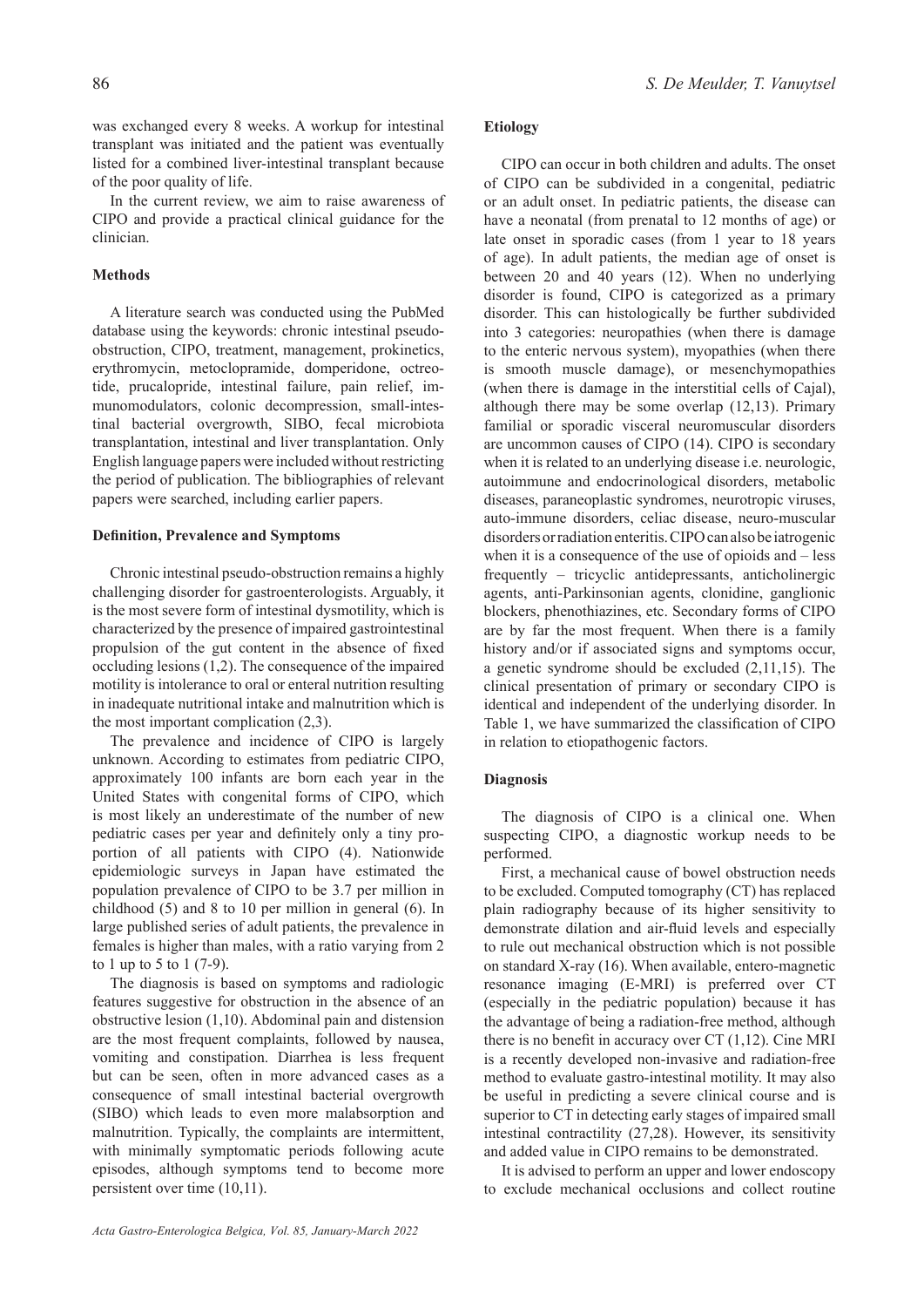| Primary              | Secondary                                                           | Familial forms                 |
|----------------------|---------------------------------------------------------------------|--------------------------------|
| No demonstrable      | Autoimmune disorders                                                | Autosomal Dominant             |
| etiopathologic cause | • Celiac disease                                                    | $\bullet$ ACTG2                |
| • Neuropathy         | • Eosinophilic gastroenteritis                                      | $\bullet$ NF1                  |
| • Myopathy           | • Inflammatory bowel disease                                        | $\bullet$ SOX10                |
| • Mesenchymopathy    |                                                                     |                                |
|                      | Drugs                                                               | Autosomal recessive            |
|                      | • Antidepressants                                                   | $\bullet$ POLG                 |
|                      | • Anticholinergics                                                  | $\bullet$ RAD 21               |
|                      | • Bronchodilators                                                   | $\bullet$ SGOL1                |
|                      | • Clonidine<br>• Narcotics                                          | $\bullet$ TYMP<br>• $8q23-q24$ |
|                      | • Parkinson's medication                                            |                                |
|                      | • Phenothiazines                                                    |                                |
|                      | • Vincristine                                                       |                                |
|                      | Endocrinological disorders                                          | X-linked                       |
|                      | • Diabetes mellitus                                                 | $\bullet$ FLNA                 |
|                      | • Hypo- or hyperthyroidism                                          | $\bullet$ LICAM                |
|                      | • Hypoparathyroidism                                                |                                |
|                      | Infections                                                          |                                |
|                      | • Parasitic infection                                               |                                |
|                      | o Chagas disease                                                    |                                |
|                      | • Viruses                                                           |                                |
|                      | o California encephalitis virus                                     |                                |
|                      | Coxsackie<br>$\mathbf{O}$                                           |                                |
|                      | Herpesviridae: Cytomegalovirus, Epstein-Barr virus,<br>$\mathbf{O}$ |                                |
|                      | Herpes simplex, Varicella-zoster                                    |                                |
|                      | Echovirus<br>$\Omega$                                               |                                |
|                      | HIV<br>$\Omega$                                                     |                                |
|                      | Influenza<br>$\mathbf{O}$<br>Japanese encephalitis                  |                                |
|                      | $\mathbf{O}$<br>Measles<br>$\mathbf{O}$                             |                                |
|                      | <b>Mumps</b><br>$\mathbf{O}$                                        |                                |
|                      | Polio<br>$\mathbf{O}$                                               |                                |
|                      | Polyomavirus: JC virus<br>$\mathbf{O}$                              |                                |
|                      | Rabies<br>$\Omega$                                                  |                                |
|                      | Venezuelan equine encephalitis<br>$\mathbf{O}$                      |                                |
|                      | Jejunal diverticulosis                                              |                                |
|                      | Metabolic disorders                                                 |                                |
|                      | • Acute intermittent porphyria<br>• Diabetes mellitus               |                                |
|                      |                                                                     |                                |
|                      | • Fabry's disease                                                   |                                |
|                      | • Pheochromocytoma                                                  |                                |
|                      | Neurologic disorders                                                |                                |
|                      | · Dysautonomia                                                      |                                |
|                      | · Guillain-Barré syndrome<br>• Hirschsprung's disease               |                                |
|                      | • Multiple sclerosis                                                |                                |
|                      | • Myasthenia gravis                                                 |                                |
|                      | • Parkinson's disease                                               |                                |
|                      | • Neuromuscular disorders                                           |                                |
|                      | • Amyloidosis<br>• Dermatomyositis<br>• Ehlers-Danlos syndrome      |                                |
|                      |                                                                     |                                |
|                      |                                                                     |                                |
|                      | • Myotonic dystrophy                                                |                                |
|                      | • Progressive or Duchenne muscular dystrophy                        |                                |
|                      | • Systemic sclerosis                                                |                                |
|                      | • Systemic lupus erythematosus                                      |                                |
|                      | Paraneoplastic syndromes                                            |                                |
|                      | $\bullet$ SCLC<br>• Carcinoid syndrome                              |                                |
|                      |                                                                     |                                |
|                      | Radiation enteritis                                                 |                                |

| Table 1. - Etiology and classification of CIPO |  |
|------------------------------------------------|--|
|------------------------------------------------|--|

ACTG2, actin gamma 2; CIPO, chronic intestinal pseudo-obstruction; FLNA, filamin; JC-virus, John Cunningham virus; L1CAM, L1 cell adhesion molecule; NF1, neurofibromatosis 1; POLG, polymerase DNA gamma; RAD 21, cohesin complex component; SCLC, small cell lung cancer; SGOL1, shugoshin-like 1; SOX10, SRY-BOX 10; TYMP, thymidine phosphorylase.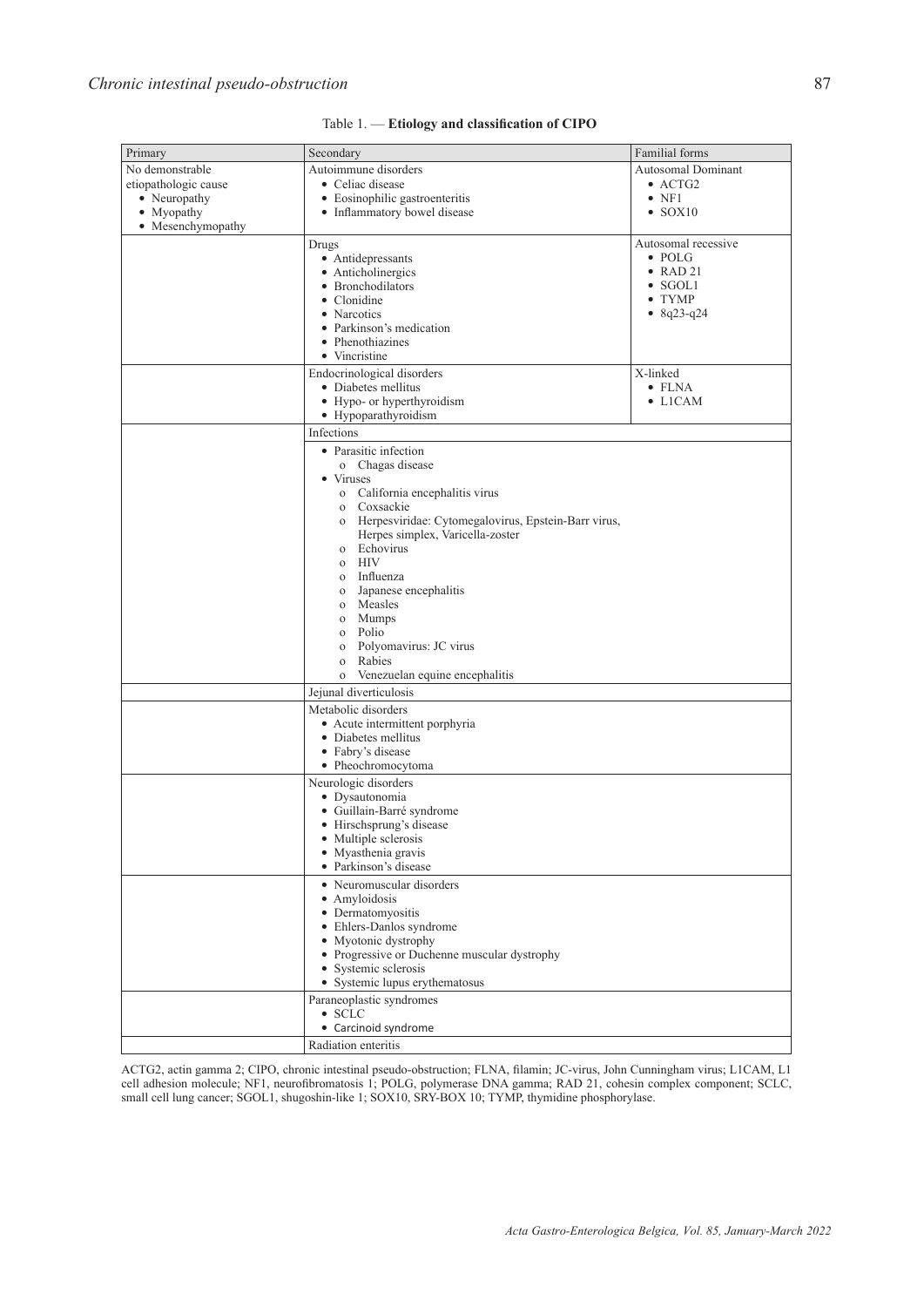biopsies. Duodenal biopsies can help to rule out an underlying celiac disease, associated with dysmotility. Random biopsies in the upper and lower gut are useful to detect eosinophilic gastroenteropathy (17). Even if it makes sense to rule out celiac disease and luminal lesions in CIPO, the yield of endoscopy in this setting is unknown and probably low.

When there are no signs of intra- or extraluminal obstruction, secondary causes of potentially treatable pseudo-obstruction should be excluded. This can be done by performing screening tests for diabetes mellitus, neurotropic viruses (such as cytomegalovirus or Epstein-Barr virus), celiac disease, connective tissue and skeletal muscle disorders (antinuclear antibody, anti- doublestranded DNA and SCL- 70, creatine phosphokinase, aldolase). Thyroid function should also be checked. Other tests include serology or PCR for Chagas' disease (American trypanosomiasis) in the right setting (South-American patients with additional symptoms of trypanosomiasis including cardiomyopathy, dysphagia, etc.), urinary catecholamines for pheochromocytoma and enteric neuronal autoantibodies (anti-Hu or type 1 antineuronal nuclear antibodies) in patients with suspicion of paraneoplastic syndrome (14). Urinary porphyrins should be checked in patients with severe, unexplained abdominal pain. In patients where an underlying mitochondrial disorder is suspected, serum lactate and thymidine phosphorylase (TYMP) activities should be performed. If the TYMP activity is markedly reduced and nucleosides are increased, TYMP (in mitochondrial neurogastrointestinal encephalomyopathy (MNGIE)) and polymerase DNA-gamma (POLG) (in sensory ataxic neuropathy dysarthria and ophthalmoparesis) gene mutations should be tested (18,19).

Small bowel manometry may provide pathophysiologically relevant information on the mechanisms involved in CIPO patients (i.e. neuropathic vs myopathic patterns) (4,8,20-23). Its place as a diagnostic test is contested, as it has a low diagnostic specificity and as it will not influence treatment in most patients. It has mainly been advocated as a method to differentiate between a neuropathy and an enteric myopathy. A neuropathy is characterized by contractions with a normal amplitude and uncoordinated contraction patterns whereas an enteric myopathy will have coordinated contractions during fasting and fed state measurements with a reduced amplitude. However, the caveat is that low amplitude contractions could also be due to the inability of the manometric catheter to register non-occlusive contractions when bowel loops are dilated (24). Moreover, a recent study in 38 patients undergoing both full-thickness biopsies and small bowel manometry did not show any correlation between histological and manometric classification of CIPO (25). Finally, manometry can be useful to exclude other causes of small bowel distention and pain, such as a missed mechanical obstruction shown by prolonged or clustered contractions (26).

The place of full-thickness biopsies is still unclear. It has been suggested that this invasive test should be reserved for either idiopathic cases characterized by an acute onset likely of post-infectious origin or patients with rapidly evolving forms of CIPO who are not under treatment with opioids and do not respond to any therapeutic options. In CIPO cases with a clear origin, tissue sampling tends to be less clinically meaningful and can be omitted (11). Of course, besides the opioidinduced or systemic sclerosis related CIPO, this is a small group of patients. Using laparoscopic surgery, fullthickness biopsies can be obtained in a minimal invasive way. An emerging technique is endoscopic full-thickness resection (eFTR), which is a safe and minimally invasive that yields tissue samples of excellent quality (11). The central question remains whether histology changes the clinical management of the patients as the data on immunomodulatory treatment in case of inflammatory conditions are limited (cf. infra).

### **Treatment**

The treatment of CIPO is challenging and often unsatisfactory for both the patient and the physician. The goal of the treatment is to improve or maintain nutritional status, restore fluid and electrolyte balance, promote coordinated intestinal motility and treat complications such as sepsis, SIBO and other associated symptoms (10,11,29).

### *Nutrition*

Malnutrition is a common problem due to malabsorption and insufficient food intake. Therefore, small, frequent protein rich meals should be recommended, preferably in a liquid form (oral supplements), while avoiding highfat, high-residue and high-lactose foods. Vitamin status should be checked and supplemented when needed (11,17,24).

When oral intake is insufficient, enteral nutrition with standard polymeric formula may be considered. This is preferable to parenteral nutrition as enteral nutrition maintains the normal absorptive function of the gut. A trial with a nasogastric or nasojejunal feeding tube should be performed before placing a percutaneous feeding tube because of the possibility of intolerance to enteral feeding with increased bloating or diarrhea. Continuous, low-dose or periodic feeding appears to be better tolerated than large bolus feedings (11,17,24,30). However, the data on enteral nutrition in CIPO are limited to case reports. Benjamin *et al.* describe a case of a 21-year-old man with CIPO and severe malnutrition (BMI of  $11 \text{ kg/m}^2$ ), who was started on enteral feeding during hospitalization. Nocturnal feeds were started at a rate of 50mL/h and increased to 100mL/h after a fortnight. After 8 months, BMI was normalized  $(22.3 \text{ kg/m}^2)$   $(31)$ . However, in regular clinical practice, intolerance to enteral nutrition is often observed in CIPO.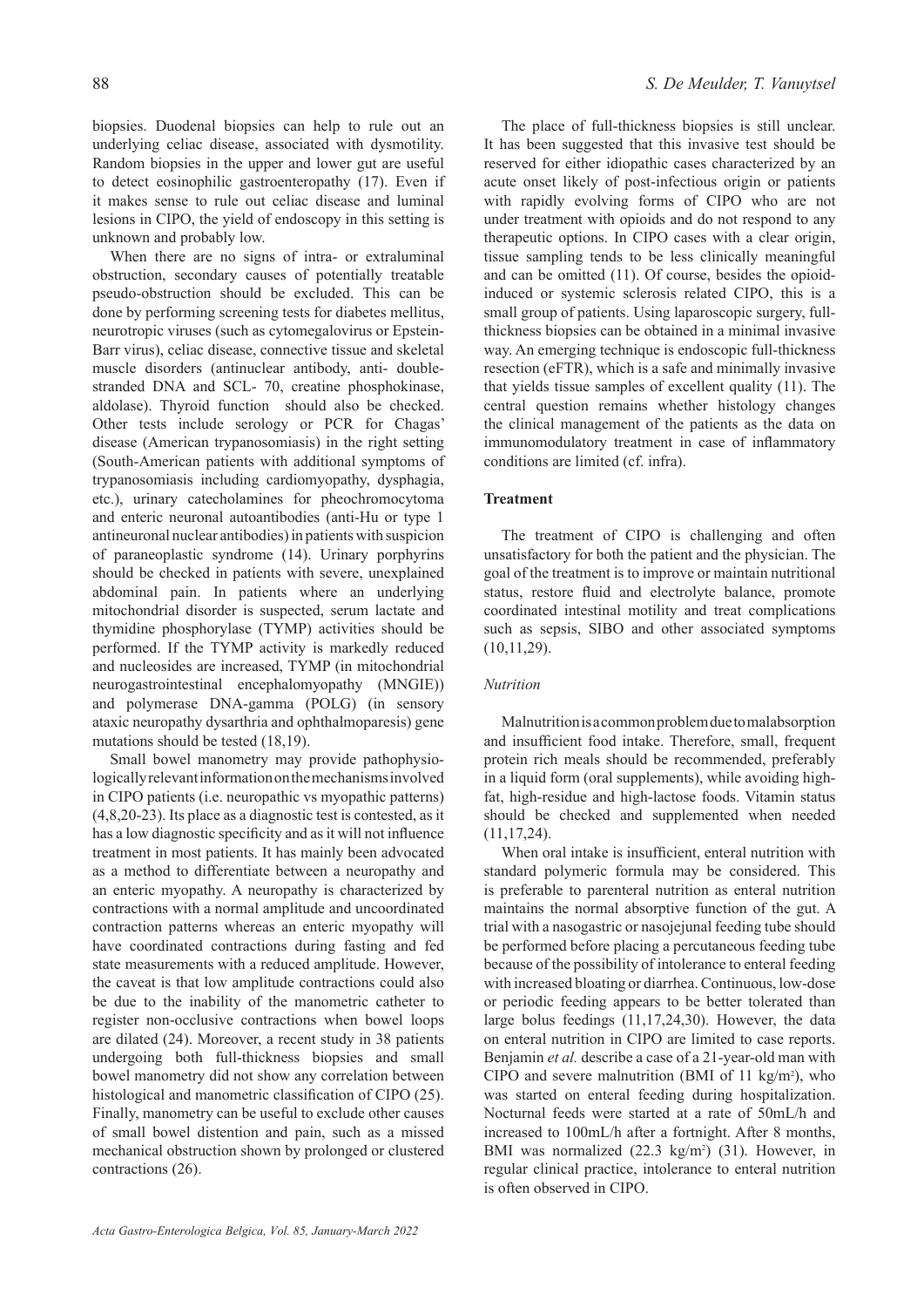In more advanced cases CIPO can lead to intestinal failure in which case absorption of nutrients fails to supply the needed nutrients, fluids and electrolytes to sustain life (2). In these patients, parenteral nutrition (PN) is necessary to avoid dehydration and malnutrition. Complications of PN and intestinal failure are well known and are frequent causes of morbidity and mortality in CIPO. These comprise metabolic complications such as intestinal failure-associated liver disease (IFALD) and metabolic bone disease, infectious complications such as catheter-related blood stream infections and vascular access complications such as central venous thrombosis, catheter occlusions and breaks (11,17,24,30,32). Personalized PN formulations, with minimal intravenous lipid infusion (max 1g/kg/day) and with a preference for third generation lipid formulations containing fish oil, can help reducing metabolic complications. Maximizing oral or enteral intake in patients with CIPO should be prioritized to minimize or avoid the use of PN (29).

### *Prokinetics*

Although there is no convincing evidence that prokinetics restore propulsion, they are often used empirically in CIPO patients since they can give symptomatic improvement. Unfortunately, there are only a limited number of trials, most of them based on small numbers of patients, to guide our decision.

*Metoclopramide*, a dopamine-2 receptor antagonist, exerts prokinetic effects by increasing acetylcholine release. Although metoclopramide is often used in clinical practice, evidence supporting its use in CIPO is lacking. In case series, metoclopramide appeared to be poorly effective (33,34). In 2009, the FDA issued a black box warning regarding long-term or high-dose use of this medication because of the risk of tardive dyskinesia (35). Therefore, the use of metoclopramide should be discouraged in CIPO.

The use of *domperidone* (another dopamine-2 receptor antagonist) in CIPO has been described in a limited number of case series and was also not associated with improvement of symptoms (36,37). Moreover, there is a concern of QTc prolongation in older patients or in case of cardiac comorbidity.

*Erythromycin*, a macrolide antibiotic, acts as an agonist of the motilin receptor and remains one of the most powerful prokinetic drugs. In case reports, it has been shown to accelerate gastric emptying and improve symptoms of CIPO (38,39). Standard dosage is 250 mg t.i.d. per oral or 50 to 100mg intravenous t.i.d. Due to tachyphylaxis secondary to the downregulation of motilin receptors and decreased density of these receptors in the small and large intestine compared with the stomach, there is a limited place for the chronic use of erythromycin in CIPO although it can be used in case of exacerbations of dysmotility. Erythromycin can cause QTc-prolongation, myocardial depression and torsades de pointes. These effects are mostly seen at higher intravenous doses. It

is recommended to exclude long QTc before starting erythromycin in clinical practice (17,40,41).

*Octreotide*, a long-acting analogue of somatostatin, evokes intestinal motor activity in normal subjects. Soudah *et al.* reported a case series of systemic sclerosis associated CIPO, in which the administration of subcutaneous octreotide at a dose of 50 microgram/day reduced bacterial overgrowth and improved abdominal symptoms, probably by inducing phase 3 contractions of the migrating motor complex (MMC) (42). Verne *et al.* reported a prospective case series of idiopathic and systemic sclerosis associated CIPO, where the efficacy of octreotide was confirmed by reducing nausea, vomiting, bloating and abdominal pain (43). In case reports, octreotide has also been described to be successful in paraneoplastic CIPO (44,45).

Calvet *et al.* described the successful repeated use of IV *neostigmine,* an acetylcholinesterase inhibitor enhancing the availability of acetylcholine in the synaptic cleft, at 8 mg/day in a patient with CIPO (46). O'Dea *et al.* reported a case series of 7 patients with CIPO, who had an improvement of symptoms with *pyridostigmine,* an oral formulation of acetylcholinesterase inhibitor (47). Manini *et al.* confirmed its effectiveness in a 18 year old male with CIPO, who reported an improvement in abdominal distension and a substantial reduction of PN (48). The recommended starting dose is 10mg t.i.d., which can be increased up to 60mg t.i.d. if required (47). However, cardiac safety should be monitored and a baseline ECG is necessary to rule out bradycardia or atrioventricular blocks.

*Prucalopride*, a highly selective 5-hydroxytryptamine-4 (5-HT4) receptor agonist with enterokinetic effects, has shown to be beneficial in 12 patients with CIPO in a randomized controlled trial (RCT) with treatment periods of 12 weeks in an 'n=1' analysis. The main benefit was related to the relief of bloating and abdominal pain, using doses of 2 tot 4mg a day without clear superiority of the higher dose (49).

The association and/or rotation of different prokinetic drugs without overlapping spectrum may be a useful strategy to treat CIPO, while minimizing tachyphylaxis and side effects (10).

#### *Antibiotics*

Chronic intestinal pseudo-obstruction can be complicated by bacterial overgrowth in stagnant segments resulting in diarrhea (14,50). Small intestinal bacterial overgrowth (SIBO) is known to cause mucosal inflammation, which further impairs gastro-intestinal motility and contributes to nausea, bloating and abdominal distension in CIPO patients (11). The treatment of choice frequently involves the use of non-absorbable antibiotics, such as rifaximin (51,52). Rifaximin therapy appears to be effective and safe in the treatment of SIBO, although the quality of the available studies is poor. Unfortunately, rifaximin is not reimbursed in Belgium for this indication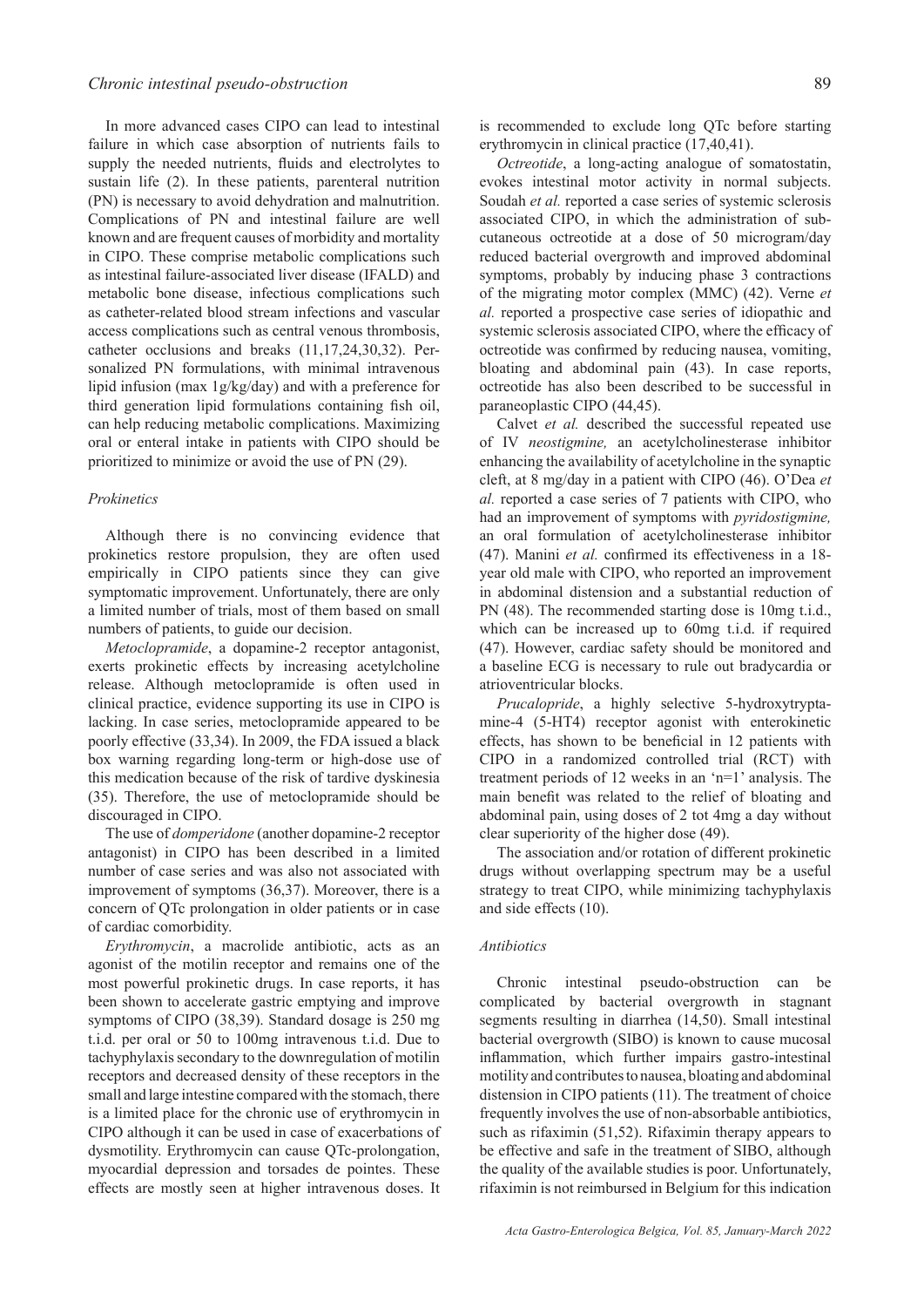and cost is prohibitive. Other non-absorbable antibiotics can also be used, e.g. paromomycin (500mg t.i.d.), but studies are lacking. Even if there is no good evidence, many clinicians use 1- to 2-week rotation of broadspectrum antibiotics such as amoxicillin/clavulanic acid (125 to 500mg b.i.d.), ciprofloxacin (500mg b.i.d.), doxycycline (100mg b.i.d.), neomycin (500mg b.i.d.) and metronidazole (250mg t.i.d.), followed by antibiotic-free periods (53). By using a rotating schedule, the likelihood of developing antibiotic resistance is suggested to be reduced (14). Amoxicillin/clavulanic acid has been shown to have enterokinetic effects in children, possibly combining prokinetic and antibiotic characteristics (54).

# *Pain relief*

Visceral pain is an important problem in CIPO patients. Ideally, non-narcotic pain modulators, such as tricyclic antidepressants (e.g. amitriptyline), serotoninnorepinephrine reuptake inhibitors (e.g. duloxetine) and GABA analogs (e.g. pregabalin) would be used. Unfortunately, they are associated with significant side effects such as drowsiness, nausea (duloxetine) and sometimes constipation (amitriptyline). Starting with low doses which are gradually increased is the key for a beneficial side effect ratio. Opioids should be avoided as much as possible because of their motility-inhibiting properties, further aggravating CIPO and potentially leading to narcotic bowel syndrome.

## *Immunomodulators*

Immunosuppressive drugs such as steroids and azathioprine, have been proposed as effective therapeutic options in patients with CIPO characterized by histopathologic signs of marked inflammation within myenteric ganglia or throughout the neuromuscular tract (11). However, this has only been described in a few case reports up till now and cannot be generally recommended (55-57). Referral to an expert center is recommended before starting this type of treatment.

The treatment of secondary forms of CIPO should be focused on the underlying diseases (paraneoplastic syndrome, lupus, scleroderma, etc.). Immunosuppressive drugs such as rituximab and cyclophosphamide have been successfully used in case reports of paraneoplastic CIPO (58-60). Xu *et al.* described a retrospective observational study of 51 patients with systemic lupus erythematosus and CIPO, who had a good response on early steroid treatment (61).

# *Decompression therapy*

As bowel distension is frequently associated with pain in CIPO patients, decompression therapy plays a key role in the treatment of CIPO. Current treatment strategies encompass conventional methods such as intermittent nasogastric suction, rectal tubes or colonic

decompression and surgical procedures such as feeding and venting gastro-/jejunostomies (62-66). Pakarinen *et al.* found a relief of symptoms after endoscopic or surgical decompressive interventions in half of 8 CIPO patients (62). Surgery should be avoided as much as possible, as it was associated with high postoperative morbidity and mortality rates in a case series of 63 patients described by Sabbagh *et al.* (up to 58% and 7.9% respectively). Post-operative morbidity (Clavien-Dindo score >0) occurred after 107 procedures, leading to an overall morbidity rate of 58.2%. Major morbidity (Clavien-Dindo  $\geq$ 3) was observed in 20.7% of the procedures. This was related to several cases of emergency reoperation for a refractory post-operative ileus, anastomotic leakage, hemoperitoneum and evisceration. The mortality was due to sudden death in one case and septic shock with multi-organ failure after anastomotic leakage in four. If necessary, surgery should be limited to restricted indications, including diagnostic workup and patients refractory to maximal medical treatment (63). Percutaneous endoscopic gastrostomy (PEG) is a commonly applied method for long-term home enteral nutrition but also gastric venting. Unfortunately, it comes with the risk of aspiration pneumonia, which is why the current recommendation is a gastro-jejunostomy tube insertion via PEG (PEG-J) or even direct jejunostomy (PEJ) as a measure to prevent this (67). Ohkubo *et al.* conducted a pilot cohort study, enrolling 7 CIPO patients who all received PEG-J decompression therapy with concomitant gastric and jejunal decompression. This improved both the abdominal symptoms as the nutritional status. Although sufficient attention should be paid to regurgitation and aspiration, PEG-J can be used as decompression therapy for CIPO at home (68).

# *Transplantation*

# a. Fecal microbiota transplantation

Gu *et al.* conducted a prospective, open-label study, in which 9 patients with CIPO were enrolled (69). All patients received fecal microbiota transplantation (FMT) for 6 consecutive days through nasojejunal (NJ) tubes. After 8 weeks of observation following FMT, patients reported significantly less pain and bloating, but there was no effect on vomiting or nausea. Two third of the patients were also able to tolerate enteral nutrition trough a NJ tube. The limitations are the low number of cases, the lack of a comparison group and the short follow-up time. Until further confirmative research is available, FMT should not be advised for CIPO in clinical practice.

# b. Intestinal transplantation

Intestinal transplantation (isolated or multivisceral) is a possible treatment strategy for patients with CIPO and intestinal failure who have a life-threatening complication of PN (liver failure, extensive vascular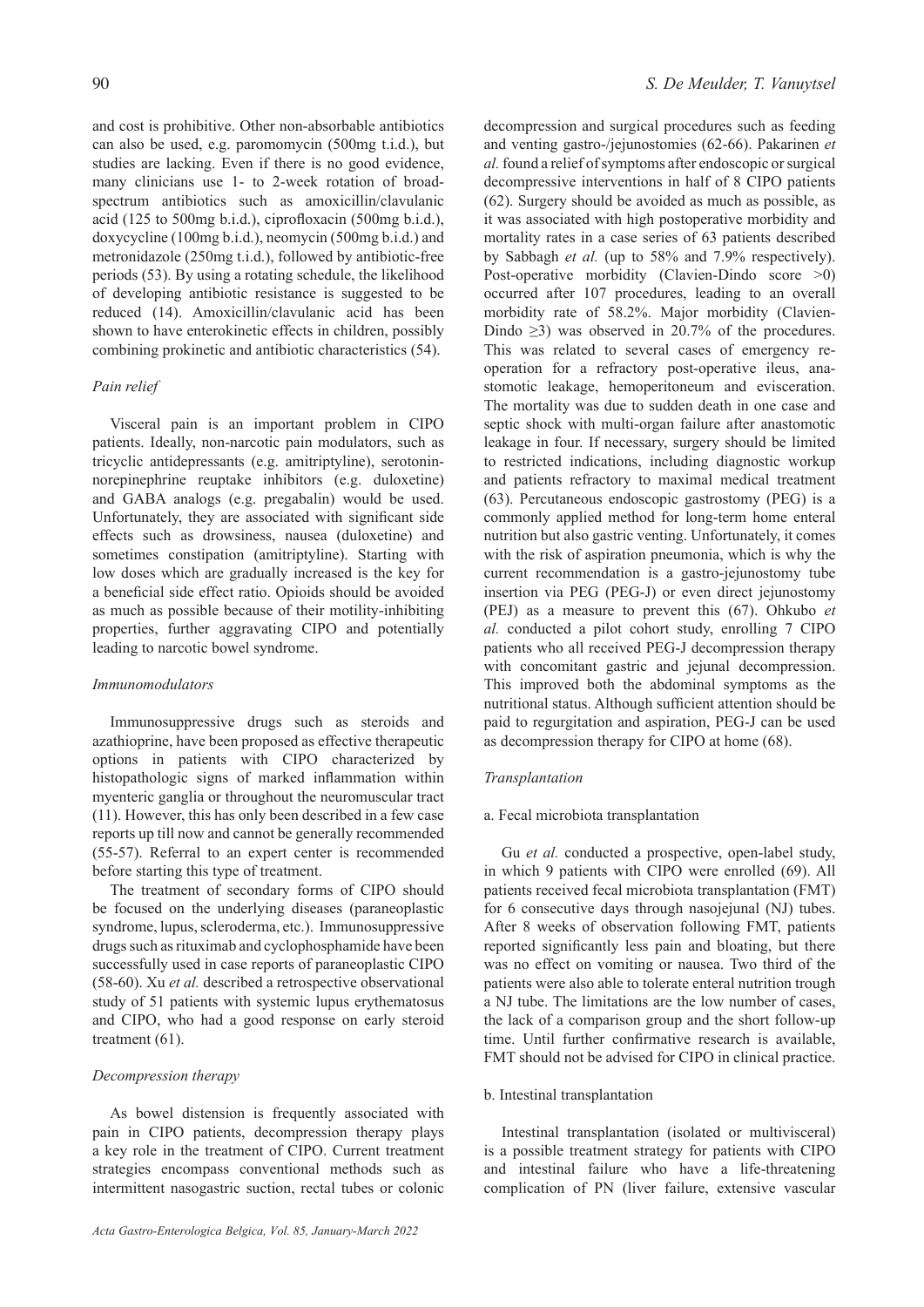thrombosis or recurrent sepsis from a central venous catheter), patients in who we cannot obtain a venous access for PN or patients who experience a poor quality of life while on PN, although the latter is a controversial indication and should be carefully evaluated in a multidisciplinary approach in expert centers (70). The number of CIPO patients in intestinal transplantation programs varies between 9 and 19% (71,72). The use of tacrolimus as immunosuppressive agent and induction agents (i.e. basiliximab, alemtuzumab, daclizumab and antilymphocyte globulines) have resulted in an increased overall survival rate and reduced graft rejection rate (73- 75). Moreover, we have recently confirmed cost-efficacy of small bowel transplantation in complicated intestinal failure (76). In the case of gastric involvement, modified multivisceral transplantation (stomach, duodenum, pancreas and small bowel) can be considered (11). On the other hand, Lauro *et al.* state that adults with CIPO and irreversible complications of PN would benefit from isolated intestinal transplant with different surgical techniques to empty the native stomach, including the creation of an additional gastro-enterostomy with a Roux-en-Y construction. Longer follow-up in a larger series is needed, as the total study population included only 9 patients (73). In case of intestinal failure-related liver failure, a combined liver-bowel transplant should be performed (77). Multivisceral transplantation on the other hand, is only rarely needed in CIPO patients (72).

c. Allogenic hematopoietic stem cell and liver transplantation

Allogenic hematopoietic stem cell transplantation (AHSCT) has been proposed as a treatment for MNGIE,

> Definition and Classification

.Congenital vs. acquired

•Congermanders. a<br>•Primary vs. seco<br>•Think drugs!

•Think syndromes

a rare fatal autosomal recessive disease due to TYMP mutations that result in thymidine phosphorylase deficiency. Halter *et al.* conducted a retrospective analysis of patients suffering from MNGIE who underwent AHSCT between 2005 and 2011. Seven (29%) patients survived more than 2 years after transplantation, in which they saw thymidine phosphorylase activity rise from undetectable to normal levels in all survivors. As mortality is high, AHSCT should only be considered for selected patients with an optimal donor (78). De Giorgio *et al.* described a successful liver transplantation for a patient with MNGIE, suggesting that liver transplantation could act as an alternative treatment for MNGIE, based on data displaying that the liver has high TYMP expression (79). In the future, enzyme replacement therapy also seems a promising treatment strategy (80,81).

Although the treatment in secondary CIPO should also be focused on the underlying disorder (e.g. glutenfree diet in celiac disease, stopping the causal drug in iatrogenic CIPO, etc.), the global treatment strategy in primary or secondary CIPO is the same.

# **Conclusion**

•IV-fluids<br>•PN

CIPO still remains a challenging condition, both in terms of diagnosis and treatment. A practical guidance for the clinician is provided in Figure 2. Diagnosis is made by combining clinical examination with imaging and selected laboratory tests in the appropriate setting. The current treatment options remain unsatisfactory because of the limited efficacy of the available prokinetics. Standard CIPO management should be based on nutritional support, adequate fluid and electrolyte replacement, intermittent use of antibiotics for SIBO and



transplantation; liver Tx, liver transplantation; MNGIE, mitochondrial neurogastrointestinal encephalomyopathy; PN, parenteral nutrition.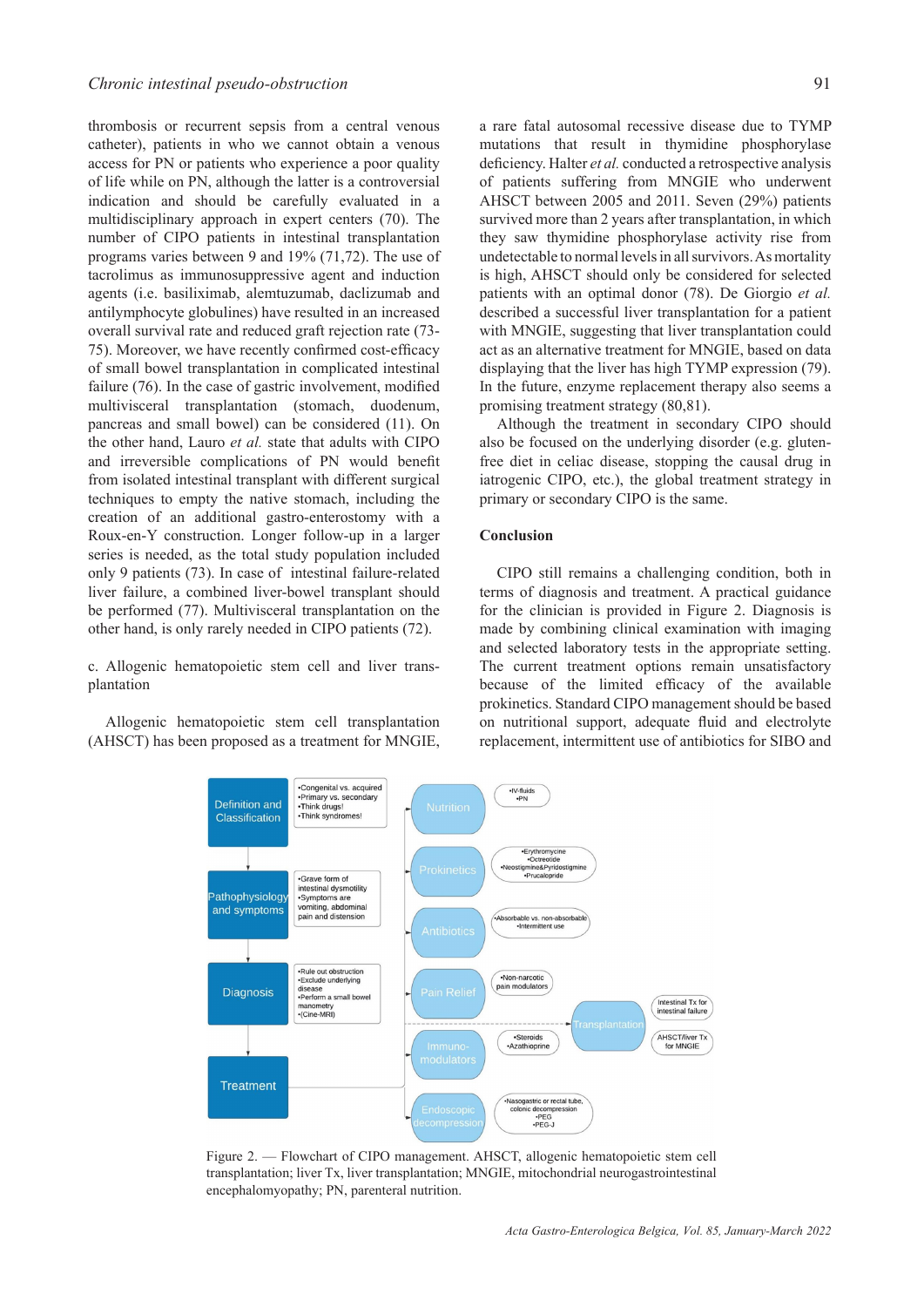symptomatic treatment of abdominal pain and distension mainly with prokinetics. PEG or PEG-J can be helpful to obtain gastrointestinal decompression in selected cases. Although CIPO is a rare indication for intestinal transplantation, in some cases the more conservative treatment options are insufficient to maintain an adequate quality of life or avoid malnutrition.

### **Conflict of interest statement**

None.

#### **References**

- 1. PIRONI L., SASDELLI AS. Management of the Patient with Chronic Intestinal Pseudo-Obstruction and Intestinal Failure. *Gastroenterol Clin North Am*, 2019; **48**(4): 513-24.
- 2. PIRONI L., ARENDS J., BAXTER J., BOZZETTI F., PELAEZ RB., CUERDA C., *et al*. ESPEN endorsed recommendations: Definition and classification of intestinal failure in adults. *Clin Nutr*, 2015 ; **34**(2): 171-80.
- 3. PIRONI L., JOLY F., FORBES A., COLOMB V., LYSZKOWSKA M., BAXTER J., *et al*. Long-term follow-up of patients on home parenteral nutrition in Europe: Implications for intestinal transplantation. *Gut*, 2011 ; **60**(1): 17-25.
- 4. DI LORENZO C. Pseudo-obstruction: current approaches. *Gastroenterology*, 1999 Apr; **116**(4): 980-7.
- 5. MUTO M., MATSUFUJI H., TOMOMASA T., NAKAJIMA A., KAWAHARA H., IDA S., *et al*. Pediatric chronic intestinal pseudo-obstruction is a rare, serious, and intractable disease: A report of a nationwide survey in Japan. *J Pediatr Surg*, 2014; **49**(12): 1799-803.
- 6. LIDA H., OHKUBO H., INAMORI M., NAKAJIMA A., SATO H. Epidemiology and clinical experience of chronic intestinal pseudo-obstruction in japan: A nationwide epidemiologic survey. *J Epidemiol*, 2013; **23**(4): 288- 94.
- 7. LINDBERG G., IWARZON M., TORNBLOM H. Clinical features and longterm survival in chronic intestinal pseudo-obstruction and enteric dysmotility. *Scand J Gastroenterol*, 2009; **44**(6): 692-9.
- 8. STANGHELLINI V., COGLIANDRO RF., DE GIORGIO R., BARBARA G., MORSELLI-LABATE AM., COGLIANDRO L., *et al*. Natural history of chronic idiopathic intestinal pseudo-obstruction in adults: A single center study. *Clin Gastroenterol Hepatol*, 2005; **3**(5): 449-58.
- 9. AMIOT A., JOLY F., ALVES A., PANIS Y., BOUHNIK Y., MESSING B. Long-term outcome of chronic intestinal pseudo-obstruction adult patients requiring home parenteral nutrition. *Am J Gastroenterol*, 2009 May; **104**(5): 1262-70.
- 10. DI NARDO G., KARUNARATNE TB., FREDIANI S., DE GIORGIO R. Chronic intestinal pseudo-obstruction: Progress in management? *Neurogastroenterol Motil*, 2017; **29**(12).
- 11. DI NARDO G., DI LORENZO C., LAURO A., STANGHELLINI V., THAPAR N., KARUNARATNE TB., *et al*. Chronic intestinal pseudoobstruction in children and adults: diagnosis and therapeutic options. *Neurogastroenterol Motil*, 2017; **29**(1).
- 12. THAPAR N., SALIAKELLIS E., BENNINGA MA., BORRELLI O., CURRY J., FAURE C., *et al*. Paediatric Intestinal Pseudo-obstruction: Evidence and Consensus-based Recommendations from an ESPGHAN-Led Expert Group. *J Pediatr Gastroenterol Nutr*, 2018; **66**(6): 991-1019.
- 13. KNOWLES CH., DE GIORGIO R., KAPUR RP., BRUDER E., FARRUGIA G., GEBOES K., *et al.* The London Classification of gastrointestinal neuromuscular pathology: Report on behalf of the gastro 2009 international working group. *Gut*, 2010; **59**(7): 882-7.
- 14. LYFORD G., FOXX-ORENSTEIN A. Chronic Intestinal Pseudoobstruction. *Curr Treat Options Gastroenterol*, 2004; **7**: 317-25.
- 15. GEELEN R., DUBOIS E., VERLINDEN A., DE SCHEPPER H. A case series of 3 patients with acute colonic pseudo-obstruction after vincristine administration. *Acta Gastroenterol Belg*, 2020; **83**(4): 660-2.
- 16. MERLIN A., SOYER P., BOUDIAF M., HAMZI L., RYMER R. Chronic intestinal pseudo-obstruction in adult patients: Multidetector row helical CT features. *Eur Radiol*, 2008; **18**(8): 1587-95.
- 17. GABBARD SL., LACY BE. Chronic intestinal pseudo-obstruction. *Nutr Clin Pract*, 2013; **28**(3): 307-16.
- 18. LARA MC., VALENTINO ML., TORRES-TORRONTERAS J., HIRANO M., MARTI R. Mitochondrial neurogastrointestinal encephalomyopathy (MNGIE): biochemical features and therapeutic approaches. *Biosci Rep*, 2007 Jun; **27**(1-3): 151-63.
- 19. AMIOT A., TCHIKVILADZE M., JOLY F., SLAMA A., HATEM DC., JARDEL C., *et al*. Frequency of Mitochondrial Defects in Patients With Chronic Intestinal Pseudo-Obstruction. *Gastroenterology*, 2009; **137**(1): 101- 9.
- 20. WINGATE DL. Small bowel manometry. *Am J Gastroenterol*, 1995 Apr; **90**(4): 536-9.
- 21. HYMAN PE., MCDIARMID SV., NAPOLITANO J., ABRAMS CE., TOMOMASA T. Antroduodenal motility in children with chronic intestinal pseudo-obstruction. *J Pediatr*, 1988; **112**(6): 899-905.
- 22. FELL JME., SMITH VV., MILLA PJ. Infantile chronic idiopathic intestinal pseudoobstruction: The role of small intestinal manometry as a diagnostic tool and prognostic indicator. *Gut*, 1996; **39**(2): 306-11.
- 23. STANGHELLINI V., CAMILLERI M., MALAGELADA JR. Chronic idiopathic intestinal pseudo-obstruction: Clinical and intestinal manometric findings. *Gut*, 1987; **28**(1): 5-12.
- 24. DE GIORGIO R., COGLIANDRO RF., BARBARA G., CORINALDESI R., STANGHELLINI V. Chronic Intestinal Pseudo-Obstruction: Clinical Features, Diagnosis, and Therapy. *Gastroenterol Clin North Am*, 2011; **40**(4): 787-807.
- 25. MALAGELADA C., KARUNARATNE TB., ACCARINO A., COGLIANDRO RF., LANDOLFI S., GORI A., *et al*. Comparison between small bowel manometric patterns and full-thickness biopsy histopathology in severe intestinal dysmotility. *Neurogastroenterol Motil*, 2018; **30**(3): 1-9.
- 26. FRANK JW., SARR MG., CAMILLERI M. Use of gastroduodenal manometry to differentiate mechanical and functional intestinal obstruction: an analysis of clinical outcome. *Am J Gastroenterol*, 1994 Mar; **89**(3): 339-44.
- 27. MENYS A., BUTT S., EMMANUEL A., PLUMB AA., FIKREE A., KNOWLES C, *et al*. Comparative quantitative assessment of global small bowel motility using magnetic resonance imaging in chronic intestinal pseudo-obstruction and healthy controls. *Neurogastroenterol Motil*, 2016; **28**(3): 376-83.
- 28. FUYUKI A., OHKUBO H., HIGURASHI T., IIDA H., INOH Y., INAMORI M., *et al*. Clinical importance of cine-MRI assessment of small bowel motility in patients with chronic intestinal pseudo-obstruction: a retrospective study of 33 patients. *J Gastroenterol*, 2017; **52**(5): 577-84.
- 29. ZHU CZ., ZHAO HW., LIN HW., WANG F., LI YX. Latest developments in chronic intestinal pseudo-obstruction. *World J Clin Cases*, 2020; **8**(23): 5852- 65.
- 30. JOLY F., AMIOT A., MESSING B.. Nutritional Support in the Severely Compromised Motility Patient: When and How? *Gastroenterol Clin North Am*, 2011; **40**(4): 845-51.
- 31. BENJAMIN J., SINGH N., MAKHARIA G.K. Enteral nutrition for severe malnutrition in chronic intestinal pseudo-obstruction. *Nutrition*, 2010; **26**(5): 502-5.
- 32. UKLEJA A., ROMANO MM. Complications of Parenteral Nutrition. *Gastroenterol Clin North Am*, 2007; **36**(1): 23-46.
- 33. LIPTON AB., KNAUER CM. Pseudo-obstruction of the bowel. Therapeutic trial of metoclopramide. *Am J Dig Dis*, 1977 Mar; **22**(3): 263-5.
- 34. HIRSH EH., BRANDENBURG D., HERSH T., BROOKS WS. Chronic Intestinal Pseudo-Obstruction. *J Clin Gastroenterol*, 1981; **3**: 247-54.
- 35. RAO AS., CAMILLERI M. Review article: Metoclopramide and tardive dyskinesia. *Aliment Pharmacol Ther*, 2010; **31**(1): 11-9.
- 36. NAKAE Y., KISHIDA H., HAKII Y., KOYANO S., SUZUKI Y., KUROIWA Y. [Distigmine bromide improves chronic intestinal pseudo-obstruction in a case of MELAS]. *Rinsho Shinkeigaku*, 2007 Apr; **47**(4): 177-9.
- 37. PERLEMUTER G., CACOUB P., CHAUSSADE S., WECHSLER B., COUTURIER D., PIETTE JC. Octreotide treatment of chronic intestinal pseudoobstruction secondary to connective tissue diseases. *Arthritis Rheum*, 1999; **42**(7): 1545-9.
- 38. MINAMI T., NISHIBAYASHI H., SHINOMURA Y., MATSUZAWA Y. Effects of erythromycin in chronic idiopathic intestinal pseudo-obstruction. *J Gastroenterol*, 1996 Dec; **31**(6): 855-9.
- 39. EMMANUEL AV., SHAND AG., KAMM MA. Erythromycin for the treatment of chronic intestinal pseudo-obstruction: Description of six cases with a positive response. Aliment Pharmacol Ther, 2004; **19**(6): 687-94.
- 40. QUIGLEY EMM. Chronic Intestinal Pseudo-obstruction. *Curr Treat Options Gastroenterol*, 1999; **2**(3): 239-50.
- 41. PANGANAMAMULA KV., PARKMAN HP. Pseudo-obstruction. *Gastroenterol Int*, 1990; **3**(3): 107-19.
- 42. SOUDAH HC., WILLIAM LH., OWYANG C. Effect of Octreotide on Intestinal Motility and Bacterial Overgrowth in Scleroderma. *N Engl J Med*, 1991; **329**(14): 977-86.
- 43. VERNE GN., EAKER EY., HARDY E., SNINSKY CA. Effect of octreotide and erythromycin on idiopathic and scleroderma-associated intestinal pseudoobstruction. *Dig Dis Sci*, 1995 Sep; **40**(9): 1892-901.
- 44. SHARMA S, GHOSHAL UC., BHAT G., CHOUDHURI G. Gastric adenocarcinoma presenting with intestinal pseudoobstruction, successfully treated with octreotide. Indian J Med Sci, 2006 Nov; **60**(11): 467-70.